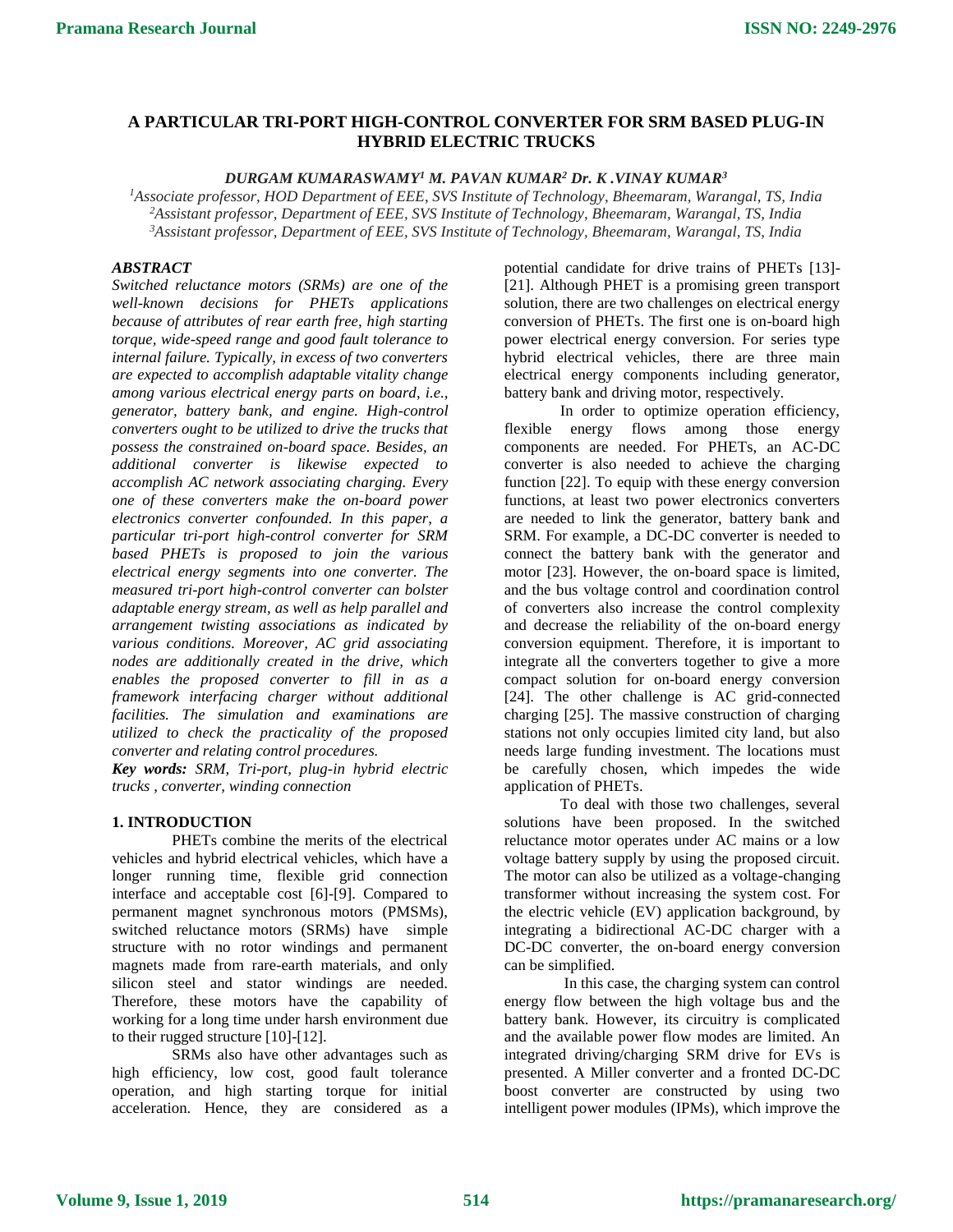driving performance by adopting the proper control strategies. In order to reduce the cost and weight effectively for hybrid vehicles, a new concept is proposed to integrate the DC-DC converter functionality into the traction drive system, in which the inverter and the machine can be utilized to implement a primary bridge leg of an isolated fullbridge DC-DC converter. In a converter is presented to combine motoring and charging functions. However, an auxiliary winding is connected to one SRM phase winding, which increases the complexity and inconvenience of the system.

Multiphase induction machine and its driving topology are employed to achieve charging without charging station, while the stator structure have to be changed and switching devices number is triple compared with a traditional induction machine. Split-phase technology has been used in permanentmagnet (PM) machines. A 20 kW PM motor drive is specially designed and its traction/charging modes are controlled by a switch based relay, but the motor suffers from high harmonic contents in the back electromotive force (EMF). For SRM based EVs, charging without charging station technology has been explored. A 2.3kW SRM with an asymmetrical half-bridge converter can provide on-board charging and power factor correction functions for EV applications. However, a boost-type front-end DC-DC converter is externally equipped, making this topology less practical and flexible for the target application. In summary, the current technologies cannot give satisfactory solutions to the proposed challenges, because there are mainly two drawbacks in existing technologies for the PHET applications. (1) The state-of-the-art on-board converters only achieve converter integration for EV applications; while for the PHET applications, more energy components are on board; no integration converter has been reported yet, which combine generator, battery bank and motor in one converter and also support flexible energy flows. Especially for high power level background, no solutions have been put forward yet. (2) Charging technology without charging station has been explored in induction machines, PMSMs and SRMs. However, either complicated motor structure or power electronics topology is used to achieve the grid-connection function.

#### **2. PROPOSED SYSTEM 2.1Proposed Tri-port Topology**

The proposed tri-port topology for three-phase 12 slots 8 poles SRM based PHET is presented in Fig.1. A1, A2, A3 and A4 are the phase A windings. Na1 and Na2 are the AC grid connecting points, and *S1*~*S8* are the Insulated Gate Bipolar Transistors (IGBTs). Phase B and phase C have the same topology with phase A. The proposed topology has a modular structure that is convenient for massive production. Two single-phase inverters are employed for each phase. Compared with the traditional asymmetrical half-bridge driving topology for SRM, the proposed converter is easier to manufacture.



**Fig. 1. Proposed tri-port high power SRM driving topology.**

## **2.2 One Source Driving Mode with Series Winding Connection**

Phase winding connected in series is a traditional driving mode for SRM operation. For example, in phase A, the windings A1, A2, A3 and A4 are connected in series, as shown in Fig.2. When turning on *S1*, *S3*, *S5* and *S8*, the battery bank supplies energy to the windings, as illustrated in Fig.2 (a). When turning on *S1*, *S3*, *S6* and *S7*, windings energy is recycled to battery bank, as shown in Fig.2 (b). By conducting *S1*, *S3*, *S5*, and *S7*, the motor is in the freewheeling state, as shown in Fig.2(c). Apart from the situation that the battery bank supplies energy to the motor, the generator can also supply energy to the motor; when turning on *S1*, *S4*, *S5* and *S7*, the generator supplies energy to the windings, as illustrated in Fig.2 (d). When turning on *S2*, *S3*, *S5*, and *S7*, the energy in the windings is recycled to the generator, as illustrated in Fig.2 (e). The motor can also work in the freewheeling state, as presented in  $Fig.2 (c).$ 

For one source driving mode with series winding connection, the PHETs can work at low speed running.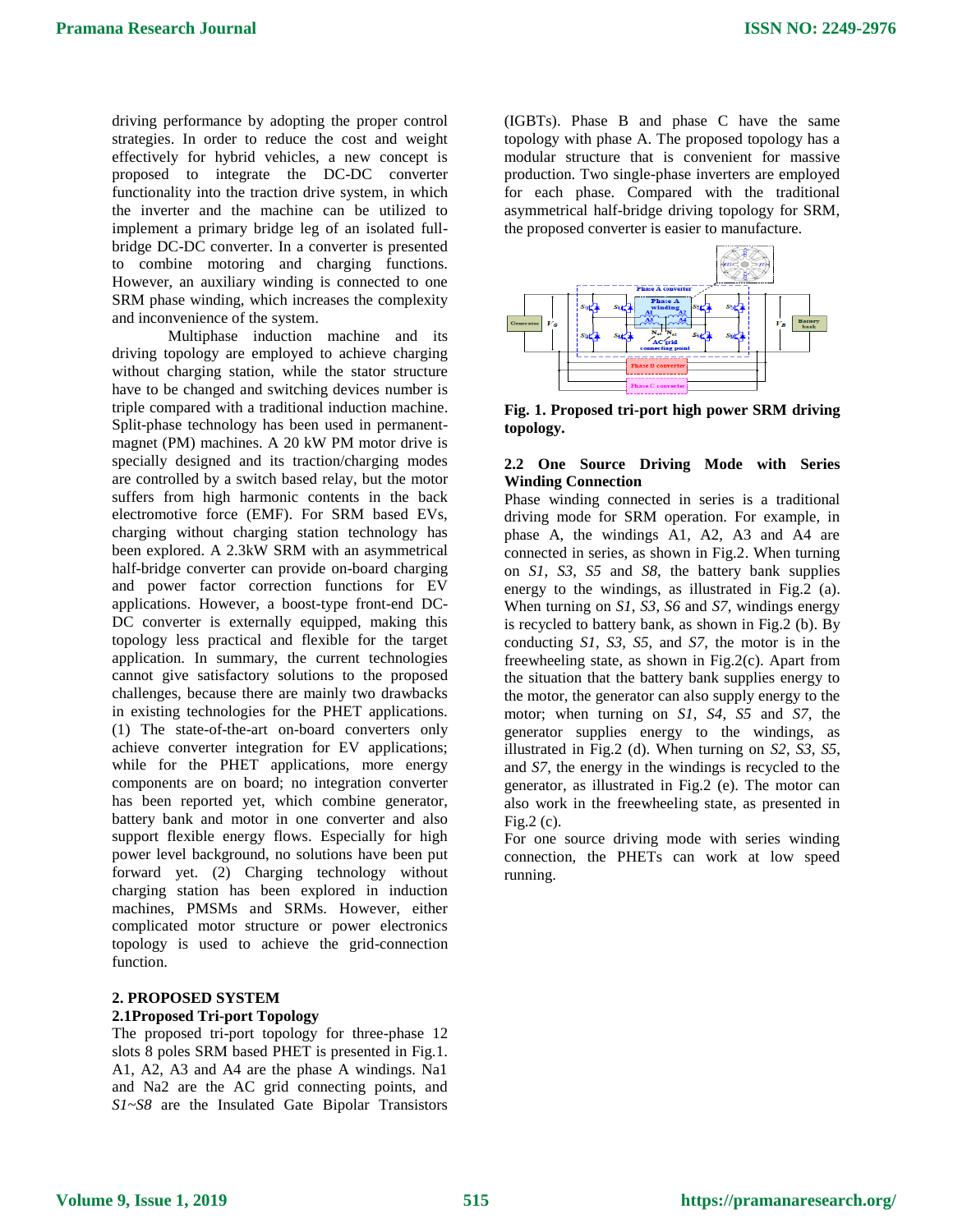

**Fig. 2. Series winding connection driving mode.**

## **2.3 One Source Driving Mode with Parallel Winding Connection**

The proposed topology can also support SRM working in parallel winding connection mode. In phase A, the winding A1 and A2 are connected in series; A3 and A4 are connected in series; windings A1 and A2 are parallel with windings A3 and A4. When turning on *S1*, *S3*, *S6* and *S8*, the generator supplies energy to the windings, as illustrated in Fig.3 (a). When turning on *S2*, *S4*, *S5* and *S7*, windings energy is recycled to the battery bank, as shown in Fig.3 (b). By conducting *S2*, *S4*, *S6* and *S8*, the motor is in the freewheeling state, as shown in Fig.3 (c). In the parallel driving mode, the energy supply source and energy recycling source are different, which can be employed for tri-port energy conversion. As shown in Fig.3, the energy from the generator is delivered to the SRM and battery bank simultaneously. Furthermore, since the phase windings are connected in parallel, the equivalent phase inductance is lower than that in series connection and the corresponding phase current

increases faster. For one source driving mode with parallel winding connection, the PHETs can work at high speed running.



(a) Excitation state under parallel driving mode





**Fig. 3. Parallel winding connection driving mode.**

## **2.4. Dual Source Driving Mode**

By controlling switching devices, both the generator and battery bank can supply energy to the motor. Turning on *S*2 and *S*7, the battery bank supplies energy to windings A1 and A2; by turning on *S*3, *S*6, the generator supplies energy to windings A3 and A4. When *VG* equals *VB*, the whole circuit is equivalent to the case that the generator and the battery bank are connected in series to supply energy to series windings A1~ A4. When *S1* and *S8* are turned on, the energy in windings A1 and A2 is recycled to the generator; by turning on *S4* and *S5*, the energy in windings A3 and A4 is recycled to the battery bank. When *S2*, *S4*, *S5* and *S7* are on, the windings are in the freewheeling state, as illustrated. For dual source driving mode, the PHET can output maximum power that supports PHET starting and accelerating scenarios. In this working mode, the phase current.

## **2.5. Tri-port Driving Mode**

When the output power of the generator is higher than the required value, the tri-port driving mode can be employed to achieve energy balance.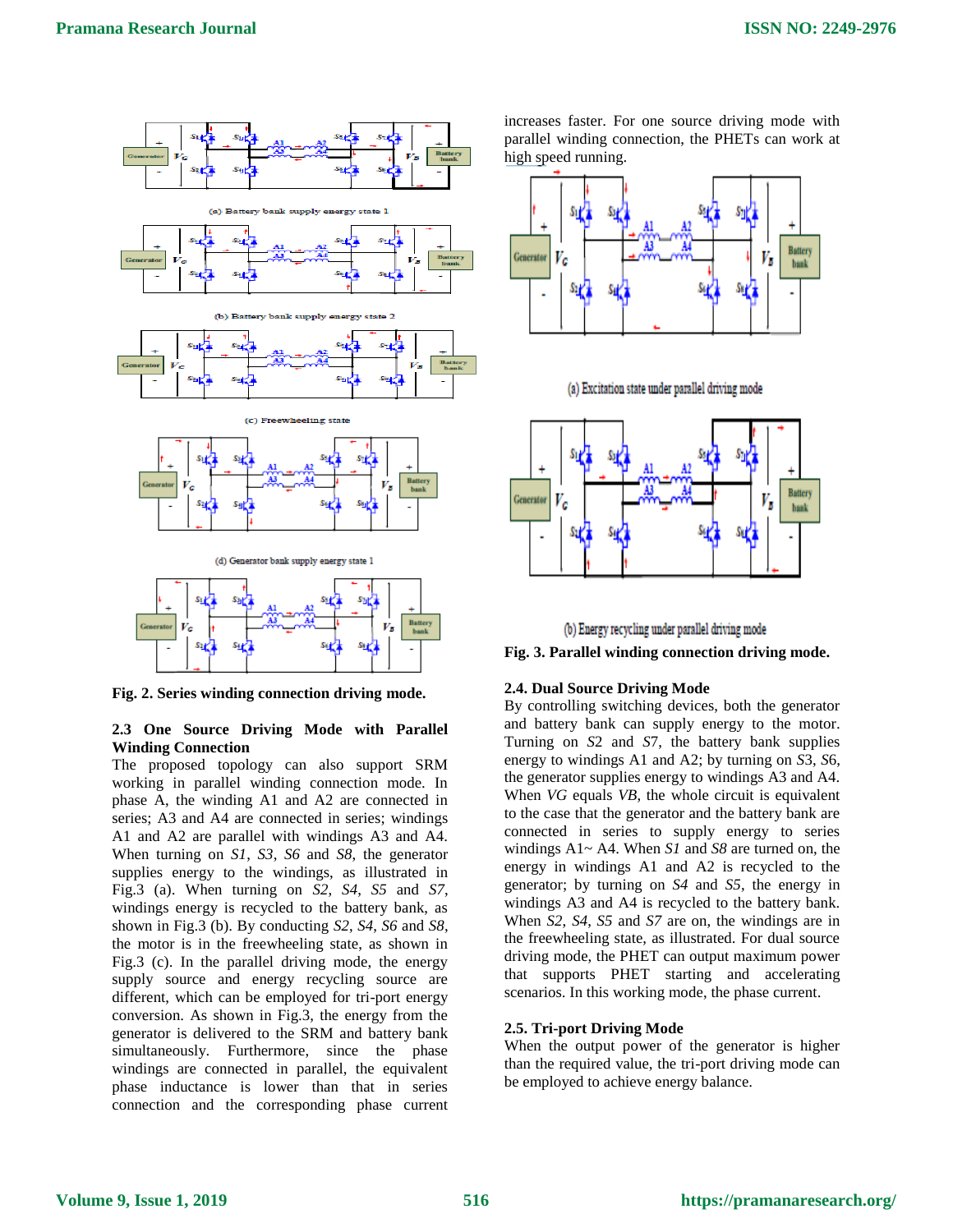Both series winding connection working mode and parallel winding connection working mode can support tri-port driving mode.

When the proposed converter is in series working mode, the generator can supply energy to the SRM and battery bank at the same time. During this state, the generator supplies energy to generate torque. The energy recycling state is the same as the situation. During the recycling state, the battery bank is charged by the energy from the phase winding storage. Therefore, the motor driving and battery charging can be simultaneously achieved. When the proposed converter is in parallel working mode, the generator can also supply energy to the SRM and battery bank at the same time. In this driving mode, the excitation state in which the generator supplies energy to phase windings. Then, the energy recycling state is which the windings energy is recycled to the battery bank.

## **2.6. Energy Charging/Discharging between the Generator and Battery**

When PHET is in standstill mode, the battery bank needs to be charged. In this scenario, the proposed converter can work as a DC-DC converter. The converter working states are the same as the winding parallel connecting driving mode. When the internal combustion engine (ICE) needs to start in PHET, the battery bank can supply energy to the generator/starter with the proposed converter, which is similar to the case that the generator supplies energy to the battery bank.

#### **2.7. AC Grid Charging**

The proposed converter can connect with power grid directly to charge the battery bank. The central tapped nodes Na1 and Na2 can be employed to connect with the power grid. The corresponding four working states are presented in Fig. 4 (a) $\sim$ (d).



#### (d) Grid connecting charging state 4 **Fig. 4. Grid connecting charging**

For high power charging, three phase AC grid connecting can also be realized by connecting Na1 and Na2 together to formthe charging point Na12. Similar grid connecting charging points Nb12 and Nc12 can be formed, as shown in Fig. 5.



**Fig. 5. Three phase AC grid charging connecting**

## **2.8 Comparison with the State-of-the-Art Tri-port Topologies**

In the proposed topology, although the total solid state device number is increased compared with the traditional asymmetrical half bridge topology, the voltage stress of solid state devices is decreased by the decentralized topology, which will benefit the cooling design. Also, the standard full bridge module structure makes the proposed converter easy and low cost to massive produce.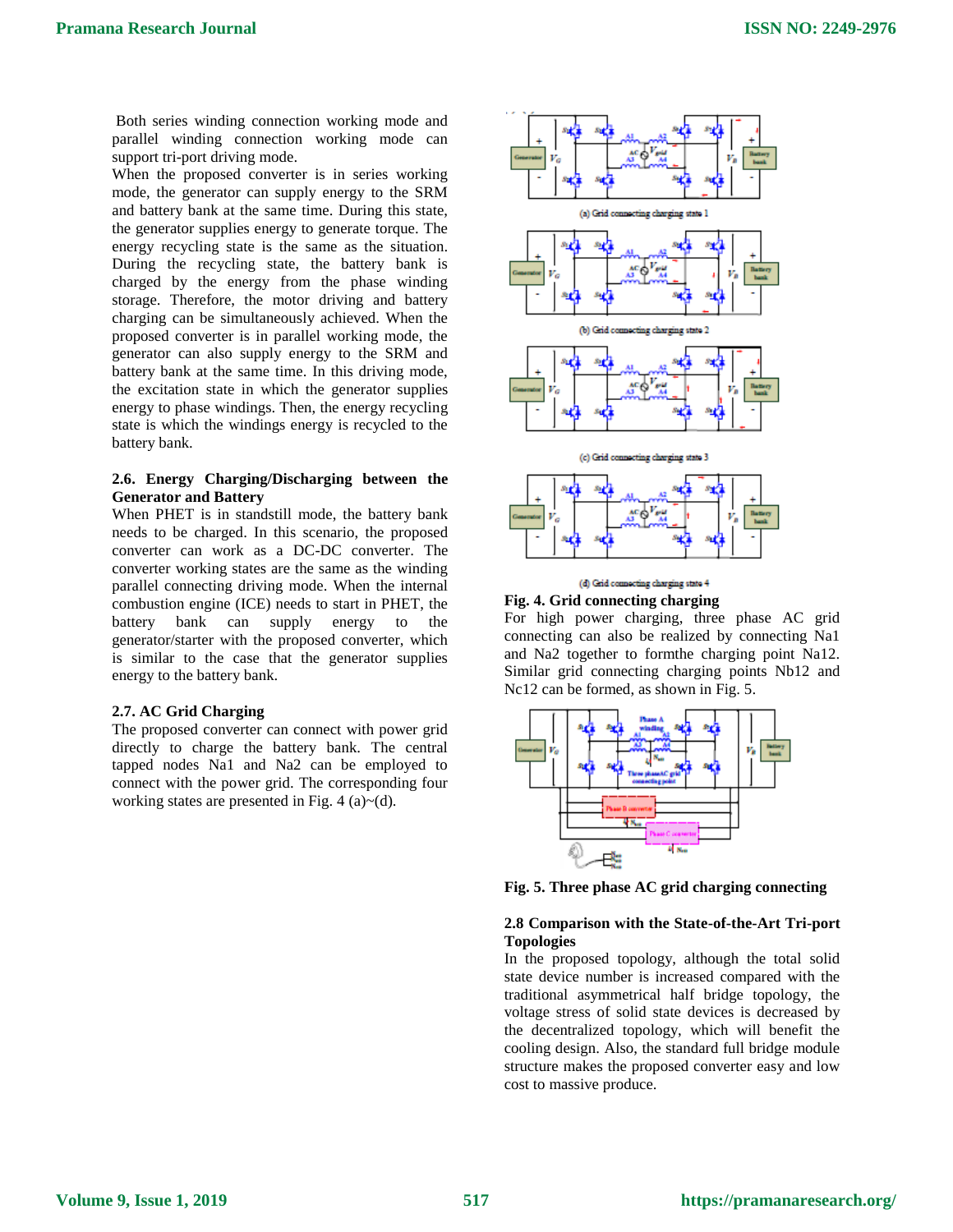In paper [39], a high power level DC-DC converter is employed to connect the battery bank to the DC bus in a hybrid power train, which needs a lot of solid state devices and passive components, while in the proposed tri-port topology, the battery bank, generator, and motor are combined in one converter. Therefore, the total number of solid state devices is not increased obviously.

| <b>TABLE I</b><br>PROPOSED TOPOLOGY COMPARING WITH OTHER TRI-FORT CONVERTERS |                                        |                               |                            |
|------------------------------------------------------------------------------|----------------------------------------|-------------------------------|----------------------------|
|                                                                              | Proposed<br>method                     | Topology                      | Topology in                |
| Power level                                                                  | High                                   | Low                           | Medium                     |
| Energy flow<br>flexibility                                                   | High                                   | Low                           | Medium                     |
| Fault<br>tolerance                                                           | Achievable<br>without phase<br>absence | Without<br>fault<br>tolerance | Without fault<br>tolerance |
| Modular<br>structure                                                         | ۷es                                    | No                            | No                         |
| Grid<br>connecting<br>charging                                               | Without<br>charging<br>station         | Need<br>charging<br>converter | Need charging<br>converter |

Table I shows the comparison of proposed converter and other tri-port converters for SRMs, which illustrates the advantages of the proposed converter over the-state-of-art converters. Paper is the solution for small power level hybrid electrical vehicle; paper gives a medium power level solution; while the proposed converter gives a solution for high power level electrical power train. Due to the high power level application background, the corresponding fault tolerance, modular structure and flexible energy flow characteristics are needed in the proposed converter. Furthermore, charging without charging station technology is explored in the proposed converter.

### **3. PROPOSED CONTROL STRATAGY 3.1Modeling of SRM with Different Winding Connecting Modes**

Considering the complicated electromagnetic characteristic caused by the double salient structure of SRMs, the linear mathematical model of SRMs is adopted for convenient analysis. Under the hypothesis of the linear model, the profiles of the phase inductance and phase current in different rotor positions are illustrated in Fig6, where i is the phase current; L is the phase inductance; θon and θoff are the turn-on and turn-off angles, respectively. The phase inductance increases linearly from the unaligned position  $θ$ 2 to the aligned position  $θ$ 3, and the phase current decreases to zero at the rotor position  $θ = θ4$ .



**Fig. 6. Profiles of phase inductance and phase current**

The phase current in different conduction regions can be expressed as

$$
i_{k}(\theta) = \begin{cases} \frac{U_{in} \theta - \theta_{on}}{\omega_{r}} & \theta_{on} \leq \theta < \theta_{2} \\ \frac{U_{in}}{\omega_{r}} \frac{\theta - \theta_{on}}{\omega_{min} + K(\theta - \theta_{2})}, & \theta_{2} \leq \theta < \theta_{off} \\ \frac{U_{in}}{\omega_{r}} \frac{2\theta_{off} - \theta_{on} - \theta}{L_{\min} + K(\theta - \theta_{2})}, & \theta_{off} \leq \theta < \theta_{3} \\ \frac{U_{in}}{\omega_{r}} \frac{2\theta_{off} - \theta_{on} - \theta_{1}}{L_{\max}}, & \theta_{3} \leq \theta < \theta_{4} \\ 0, & \text{others} \end{cases}
$$
(1)

where *L*min and *L*max are the minimum and maximum of the phase inductance, and *K* is the slope factor of the phase inductance. The phase current reaches its peak value at the position  $\theta = \theta^2$ , which is expressed as

$$
i_{\max} = \frac{U_{in}}{\omega_r} \frac{\theta_2 - \theta_{on}}{L_{\min}}
$$
 (2)

For the proposed tri-port topology, the branch inductance is half of its original value under the winding parallel and dual source driving modes, which causes the slope factor to be reduced by half. According to (1) and (2), the current peak value of each parallel branch is twice as the one under the winding series driving mode due to the inductance decrease. For the conventional single pulse-APC and voltage-PWM control strategies, the increment of current peak value brings a series of unexpected consequences, such as low efficiency and high torque ripple. In order to diminish the negative influence caused by the winding parallel connection, the proper hysteresis of the turn-on angle is necessary, as shown in Fig. 7.



**Fig. 7. Turn-on angle under APC and PWM schemes**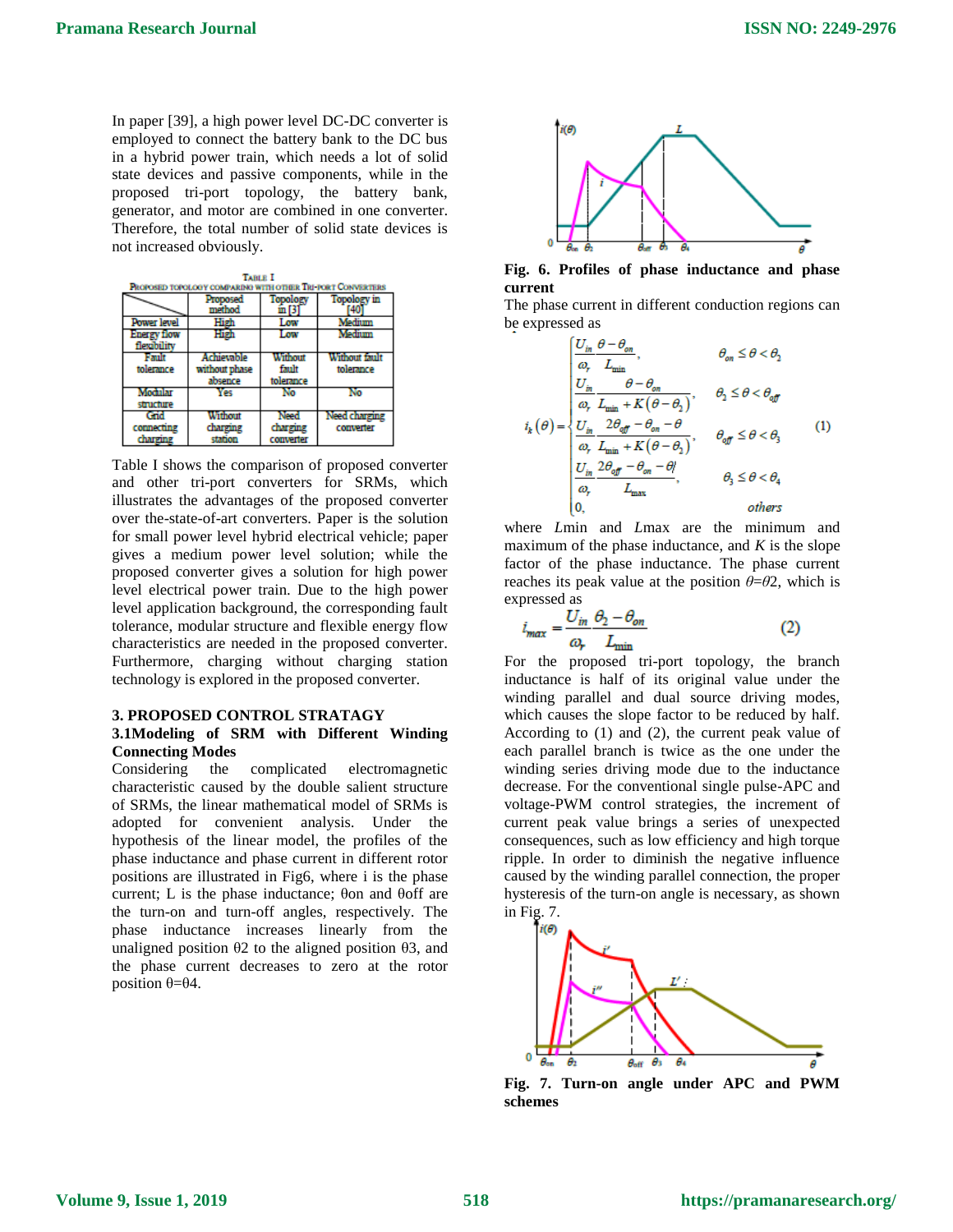#### **3.2Control Strategy for Driving Mode**

When the proposed tri-port converter is in SRM driving mode, the topology of the system is the same as the traditional asymmetrical half bridge topology; the voltage-PWM control and current chopping control (CCC) are adopted as two basic control schemes. According to the given speed *ω*\*, the controller works in CCC strategy under low-speed condition, and the controller works in voltage-PWM control strategy under high-speed condition. The whole control block diagram is presented in Fig.8. The classical proportional integral (PI) algorithm is used in speed controller to regulate the SRM speed. An encoder gives the SRM rotor position information and the corresponding motor speed can be calculated by a micro-controller. The turn-on and turn-off angles of SRM are determined by a commutation controller. In the CCC strategy, the phase current is the control variable. The real-time phase current is measured by a current sensor, and the phase current reference *i\** is derived from the speed controller. The hysteresis controller is employed to generate the driving signal for switching devices. In the voltage-PWM control system, the phase voltage is the control variable. According to the speed error, the effective phase voltage is controlled by the duty ratio of the switching signal.



**Fig.8. SRM control strategy under driving mode.**

#### **4.SIMULATION RESULTS**



**Fig 9.Simulation results under windings series driving mode**



**Fig. 10. Simulation results under windings parallel driving mode.**



**Fig. 11 Simulationresults under dual source driving mode**



**Fig. 12. Waveform of grid connected three phase AC charging.**

#### **CONCLUSION**

SRM has been employed as the motor for the PHET application in this paper. In order to achieve flexible energy flow control of PHET, this paper has proposed a tri-port converter with modular and concise structure to combine a generator, a battery bank and an SRM into one converter; and the corresponding working modes and control strategies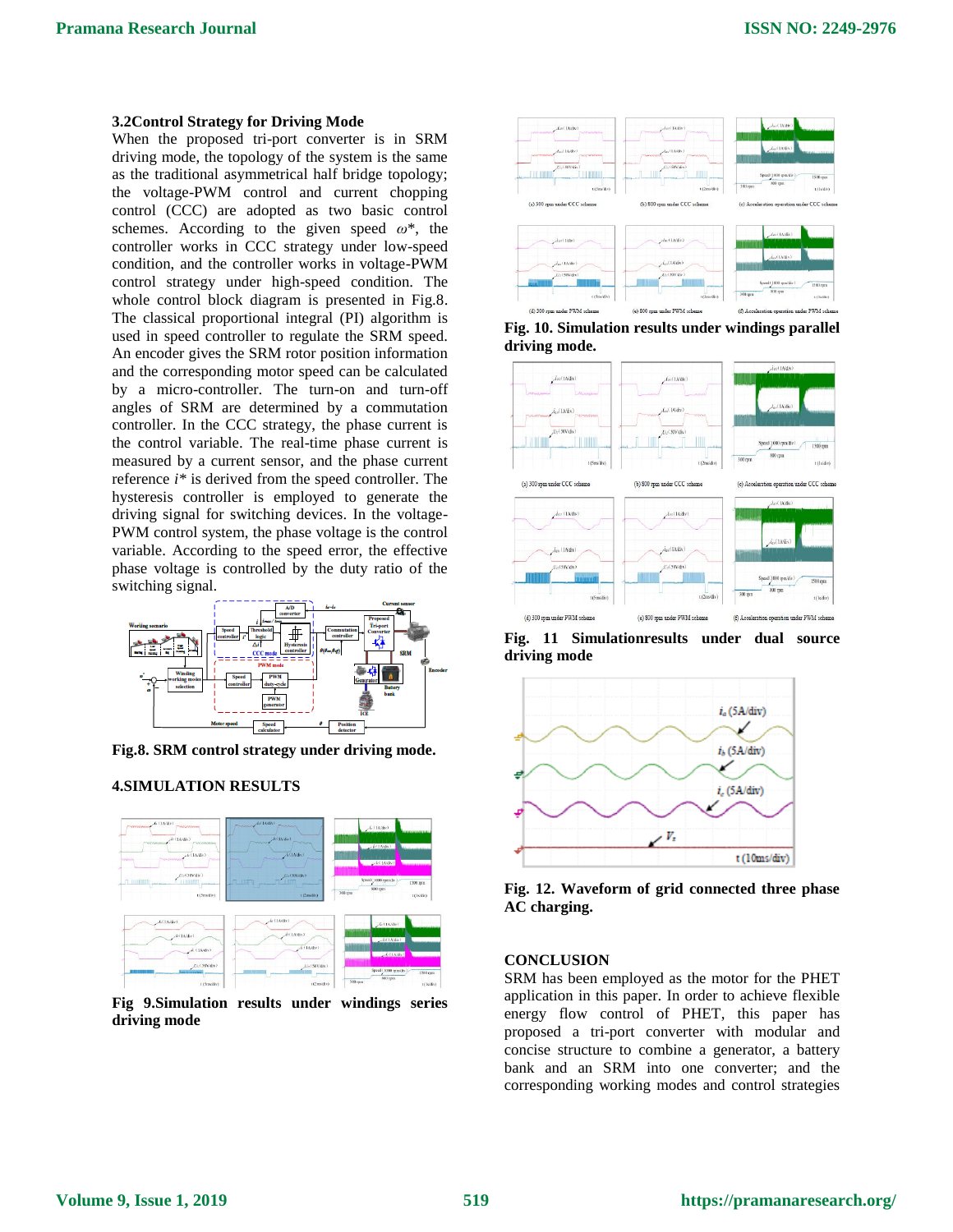are investigated in details. The main contributions of this paper are:

(i) The proposed tri-port converter combines three on-board energy components together. The proposed converter is with the characteristics of high power level and modular structure that supports massive production.

(ii) A novel tri-port high power converter for PHET is proposed that supports flexible energy flow control. Under driving condition, the proposed topology supports five energy flow modes including generator to SRM, battery bank to SRM, generator and battery bank to SRM, generator to SRM and battery bank, and battery bank to SRM and generator; under standstill condition, the proposed topology supports two energy flow modes including generator to battery bank and battery bank to generator.

(iii) In order to cooperate with the six working modes, the corresponding control strategies are developed to achieve flexible energy flow control.

## **REFERENCES**

[1]K. J. Dyke, N. Schofield, and M. Barnes, "The impact of transport electrification on electrical networks," *IEEE Trans. Ind. Electron.*, vol. 57, no. 12, pp. 3917- 3926, Dec. 2010.

[2] B. K. Bose, "Global energy scenario and impact of power electronics in 21st century," *IEEE Trans. Ind. Electron.,* vol. 60, no. 7, pp. 2638-2651, Jul. 2013.

[3] Y. Hu, X. Song, W. Cao, and B. Ji, "New SR drive with integrated charging capacity for plug-in hybrid electric vehicles (PHEVs)," *IEEE Trans. Ind. Electron.*, vol. 61, no. 10, pp. 5722-5731, Oct. 2014.

[4]B. Ji, X. Song, W. Cao, V. Pickert, Y. Hu, J. W. Mackersie, and G. Pierce, "In situ diagnostics and prognostics of solder fatigue in IGBT modules for electric vehicle drives," *IEEE Trans. Power Electron.*, vol. 30, no. 3, pp. 1535-1543, Mar. 2015.

[5] S. Morimoto, O. Shohei, Y. Inoue, and M. Sanada, "Experimental evaluation of a rare-earth-free PMASynRM with ferrite magnets for automotive applications," *IEEE Trans. Ind. Electron.*, vol. 61, no. 10, pp. 5749-5756, Oct. 2014.

[6]S. S. Williamson; A. K. Rathore; F. Musavi, "Industrial electronics for electric transportation: current state-of-the-art and future challenges," *IEEE Trans. Ind. Electron.*, vol. 62, no. 5, pp. 3021 - 3032, May. 2015.

[7] C. C. Chan, Alain Bouscayrol, and Keyu Chen, "Electric, hybrid, and fuel-cell vehicles: architectures and modeling, " *IEEE Trans. Veh. Technol.*, vol. 59, no. 2, pp 589-598, Feb. 2010.

[8]O. C. Onar, J. Kobayashi, and A. Khaligh, "A fully directional universal power electronic interface for EV, HEV, and PHEV Applications," *IEEE Trans. Power Electron.*, vol. 28, no. 12, pp. 5489-5498, Dec. 2013.

[9] S. Dusmez, and A. Khaligh, "A compact and integrated multifunctional power electronic interface for plug-in electric vehicles," *IEEE Trans. Power Electron.*, vol. 28, no. 12, pp. 5690-5701, Dec. 2013.

[10] Miller T. J. E. "Switched reluctance motors and their control," London: Magna Physics Publishing and Oxford Science, 3-25, 1993.

[11] J. Ye, B. Bilgin, and A. Emadi, "An extendedspeed low-ripple torque control of switched reluctance motor drives," *IEEE Trans. Power Electron.*, vol. 30, no. 3, pp. 1457-1470, Mar. 2015.

[12] W. Cai, and F. Yi, "An Integrated Multiport Power Converter With Small Capacitance Requirement for Switched Reluctance Motor Drive," *IEEE Trans. Power Electron.*, vol. 31, no. 4, pp. 3016-3026, Apr. 2016.

[13] K. Kiyota, T. Kakishima, and A. Chiba, "Comparison of test result and design stage prediction of switched reluctance motor competitive with 60-kW rare-earth PM motor," *IEEE Trans. Ind. Electron.*, vol. 61, no. 10, pp. 5712-5721, Oct. 2014.

[14] Y. Hu, X. Song, W. Cao, and B. Ji, "New SR drive with integrated charging capacity for plug-in hybrid electric vehicles (PHEVs)," *IEEE Trans. Ind. Electron.*, vol. 61, no. 10, pp. 5722-5731, Oct. 2014.

[15] K. M. Rahman, B. Fahimi, G. Suresh, A. V. Rajarathnam, and M. Ehsani, "Advantages of switched reluctance motor applications to EV and HEV: design and control issues," *IEEE Trans. Ind. Appl.*, vol. 36, no. 1, pp. 111-121, Jan./Feb. 2000.

[16] X.D.Xue, K.W.E Cheng, T.W. Ng, N.C. Cheung, "Multi-objective optimization design of inwheel switched reluctance motors in electric vehicles," *IEEE Trans. Ind. Electron.*, vol.57, no.9, pp.2980-2987, Sept. 2010.

[17] S. Wang, Q. Zhan, Z. Ma, and L. Zhou, "Implementation of a 50-kW four-phase switched reluctance motor drive system for hybrid electric vehicle," *IEEE Trans. Magn.*, vol. 41, no. 1, pp. 501- 504, Jan. 2005.

[18] K. W. Hu, P. H. Yi, and C. M. Liaw, "An EV SRM drive powered by battery/supercapacitor with G2V and V2H/V2G capabilities," *IEEE Trans. Ind. Electron.*, vol. 62, no. 8, pp. 4714-4727, Aug. 2015.

[19] Z. Q. Zhu, and D. Howe, "Electrical machines and drives for electric, hybrid, and fuel cell vehicles," *Proceedings of the IEEE*, vol. 95, no. 4, pp. 746-765, Apr. 2007.

[20] B. Bilgin, A. Emadi, and M. Krishnamurthy, "Comprehensive evaluation of the dynamic